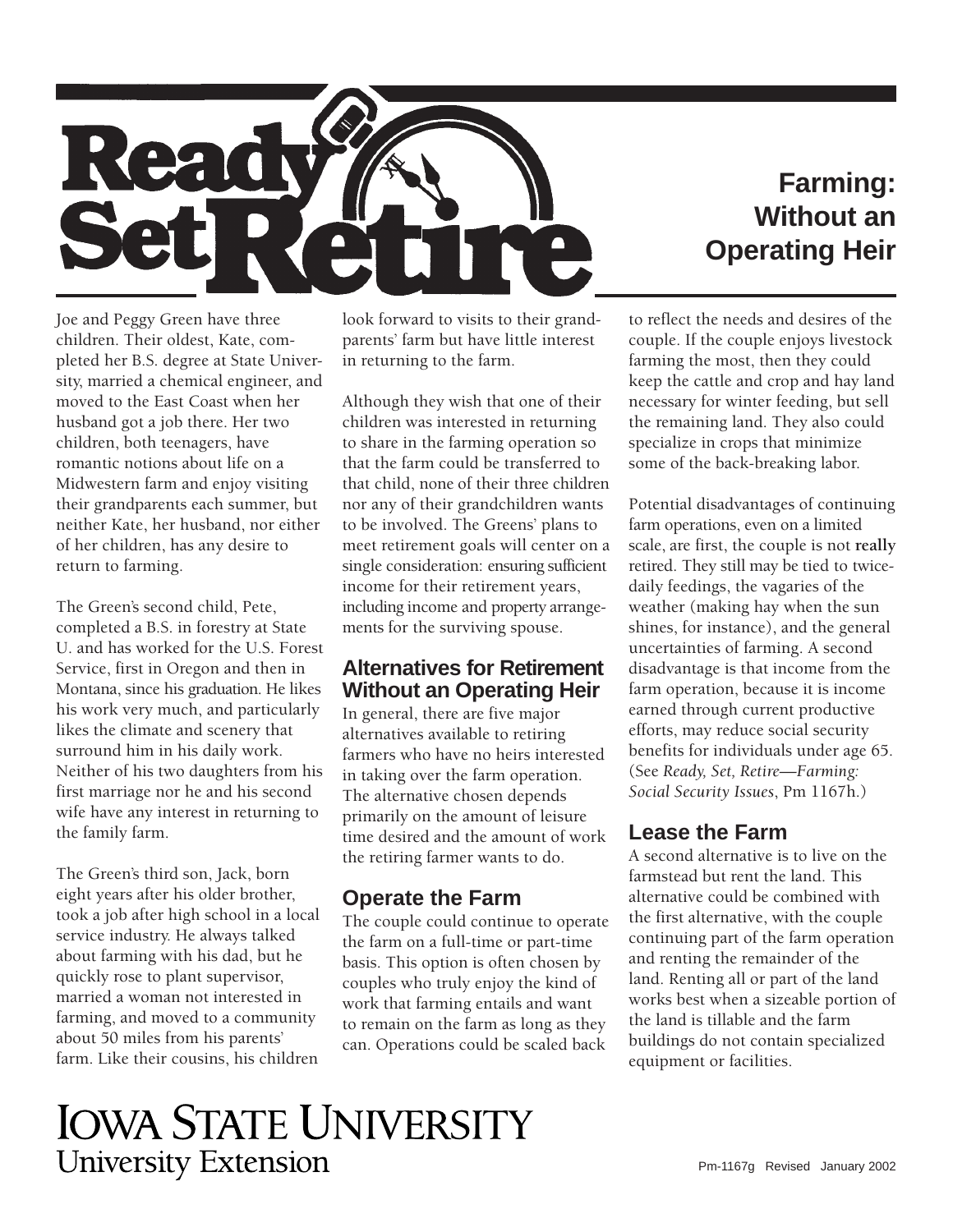Several different lease arrangements are available. A **cash lease** specifies that the tenant pay the land owners a set amount of money for the use of the land for a fixed period. In general, the land owners furnish the farm, pay the taxes and assessments, and may be required to keep certain things in good condition, like a storage building or fences. The tenant supplies the labor and working capital. The advantage to the land owners is that the return is fixed and secure and does not count as earned income for either income tax or social security purposes. A disadvantage to the land owners is that, although the risk is low, so may be the returns on the investment in the farm. There also may be some risk of nonpayment of rent by the tenant.

A **crop share lease** specifies that the land owners will receive a portion of the crop as payment for the rental of the land. Usually the lease specifies that they share in the production costs, although arrangements in which they do not are possible. A crop share lease also may require land owners to supply part of the operating capital and to market the grain unless a professional farm manager is employed. Like farm operation, a crop share lease holds the possibility of higher returns than a straight cash lease if the crop year is a good one. There is also the potential for much lower returns in bad crop years, of course.

The most important decision that the land owners can make in a crop share lease arrangement is the selection of the tenant. Even with an excellent tenant, the land owners probably will want to be involved in decisions made about the crop land, because their annual earnings are tied in part to those decisions. It also may mean that the rental income will be counted as earned income for social

security purposes **if the lease is a material participation share lease**. Nonmaterial participation share leases should produce rent, not earned income, with the amount not subject to social security taxes. (See Ready, Set, Retire—Farming: Social Security Issues, PM-1167h.) A variation on the crop share lease is the **crop share/cash lease** in which the hay and pasture land is rented for cash and the tillable land is leased on a crop share basis.

A couple considering some type of leasing arrangement should obtain a copy of FM-1564, *Improving Your Farm Lease Contract* (cost publication), from the local extension office. Various leasing arrangements are detailed with a discussion of issues important to each arrangement. In addition, blank farm lease forms are available. Ask for PM 1538, *Iowa Farm Lease*  (cost publication).

#### **Custom Farming**

A third alternative is to continue to operate the farm, but hire machinery work done for crops on a custom basis. Under this method, the land owners hire someone who does custom work, often a neighbor, to plant, till, and harvest the crop for a fixed fee. The land owners supply all the capital, market the crops, and receive the income. This option tends to have all the risks of farming, with the additional risk of competing for an individual's services at a time when those services are in great demand. Involvement in the day-today decisions is also high, but involvement in the physical labor is minimized. Profit potential is high for those who wish to remain active in management. Publication FM-1823, *Custom Farming: An Alternative to Leasing*, discusses details of farm operation through custom farming.

#### **Sell the Farm**

The fourth option is to sell the farm and move to a dwelling in a nearby community or in another part of the country. The proceeds from the sale are invested to ensure retirement income (See Ready, Set, Retire— Farming: Investment Planning, Pm-1167i). Although many couples are reluctant to part with a farm where they have spent many years, it is sometimes the best alternative. In particular, farms with specialized equipment and facilities, such as a dairy operation or a confinement hog operation, may be difficult to rent and obtain a reasonable return on the investment. Such farms may be difficult to sell, also, but the potential for return may be greater with a sale than with leasing.

If the farm business is to be sold, careful planning needs to take place to minimize the income tax obligations of the couple when the farm is sold, as well as the estate tax obligations when the first spouse dies and when the second spouse dies. Because both income tax law and estate tax law are complex, an attorney or other tax adviser should be retained for advice throughout the process.

Consider the income tax issues surrounding the sale of a farm business. Assume that the entire farm business is sold, including the dwelling, the machinery, the livestock, and the land. Under the cash basis method of accounting, farmers will have income that has not yet been recognized. Thus, over a period of years, they accumulate considerable assets on which income taxes have not been paid. Under these conditions, if the farm business is liquidated in a given year, there is ordinary farm income from the sale of crops and livestock, the sale of the machinery (part of which will be ordinary income), the sale of breeding stock,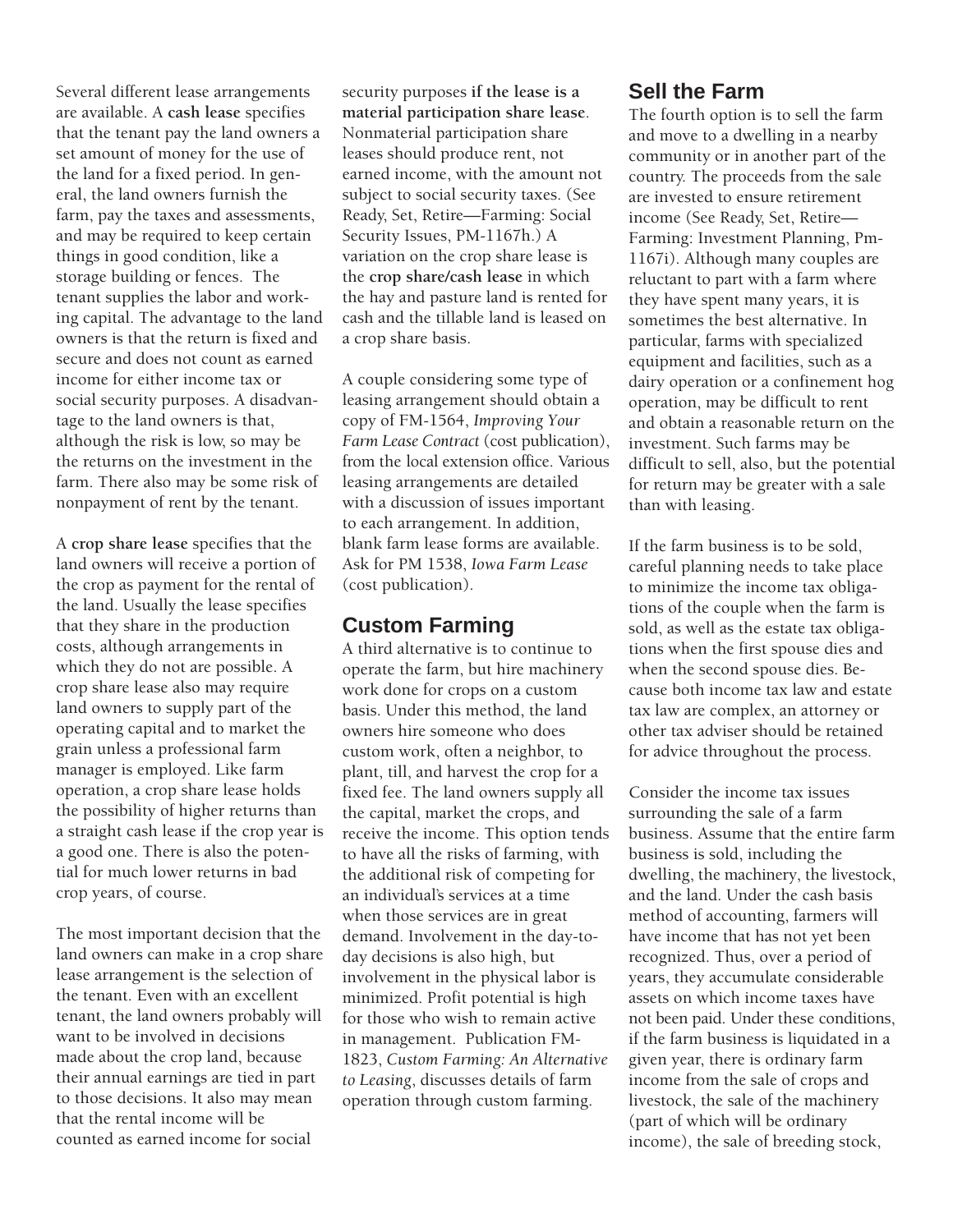and the sale of the land. If the sale price is higher than the cost basis, tax on the capital gains will be due. At the least, it may be desirable to sell the machinery one year, the breeding stock the next year, and the land the third year.

Selling the land on a land contract, essentially an installment sale, has the effect of deferring part of the payments until future years. If the land is sold on contract, a part of each payment is treated as the recovery of cost and a part as profit.

The dramatic decrease in land values during the 1980s pointed out the risk in contract sales, as many buyers could not continue payments and forfeited property back to original owners. The couple will need to weigh the tax advantages of a sale on contract against the advantages of receiving the entire purchase price of the farm for reinvestment.

The farm residence is an asset that, although located on the farm, is not entirely a farm business asset. Consequently, its sale usually is treated like the sale of the principal residence by the Internal Revenue Service except for parts of the residence (such as an office in the home) used for business purposes. When the farm is sold, a portion of the selling price and a portion of the cost basis are allocated to the residence, including its yard and outbuildings not used for business purposes. A \$500,000 in capital gains on sale of the residence can be excluded from taxation for married filing jointly taxpayers (\$250,000 for single taxpayers).

#### **Transition/Sale to a Young Farmer**

The fifth option is a combination of the second and fourth alternatives. If one of your goals is to see your

operation continue, you may wish to bring a younger person into the business over a number of years. If this arrangement proves successful, you may wish to facilitate a purchase transfer upon death by the use of estate planning options such as buysell agreements combined with a life insurance trust, enabling the younger person to purchase farm assets without incurring prohibitive debts. Iowa State University Extension provides assistance to match beginning farmers with retiring farm families who have no on-farm heirs through the "Farm-On" program. For more information on the "Farm-On" program call 1-800-447-1985.

In most farm transition situations, the process usually starts with an employer/employee relationship for one to two years to help transfer experience to the younger farmer. Then, leasing arrangements can be implemented to start the transition of management experience to the younger farmer. Leasing works well with younger people who lack experience and capital resources, and gives retiring farmers an income stream through rental payments that help preserve a secure retirement.

These leasing arrangements usually start with short or intermediate term assets such as machinery and breeding livestock, followed by longer term leases of land. If the younger person is leasing an entire line of machinery, disagreements can be avoided if that same person is responsible for all fuel and repair expenses. If a machine is used by both the owner and the leassee, lease payments can be calculated by the acre or by the hours of use. Iowa State University Extension publication, *Iowa Farm Custom Rate Survey*  (FM-1698) can be used to estimate rental rates. In transferring breeding livestock, a rollover approach is a

popular alternative. In this arrangement, the retiring farmer continues to own the breeding herd, but the offspring is owned jointly with the beginning farmer. When the original breeding animals are sold, the older farmer receives the income from the cull sale. The raised replacements are then owned jointly. Iowa State University Extension publication PM-1573, *Two Generation Dairy Cow Leasing* (cost publication), contains examples. An installment sale of a breeding herd may be possible with careful tax planning. For sales between closely related parties, resale within two years triggers gain for the original seller.

The leasing of machinery should be linked with the leasing of land to obtain the maximum tax benefit. When transferring land, the retiring farmer must consider additional tax implications, because the transfer of long-term assets may also be influenced by estate planning goals. The key in moving the farm to a younger farmer is to remember that although it takes time, it is a workable option in retirement planning, and it has the added benefit of seeing your operation benefiting another generation.

# **Estate Planning**

Regardless of which option is pursued, there will be two estates to consider—the estate of the first spouse and the estate of the second spouse. The "unlimited marital deduction" that permits the surviving spouse to inherit all or part of the estate of the deceased spouse without federal estate tax obligations is extremely advantageous in planning for the transfer of property. Careful estate planning on the part of the parent generation can help limit estate tax obligations or can provide assets to be used to pay the estate tax obligations at the date of the death of the second spouse.